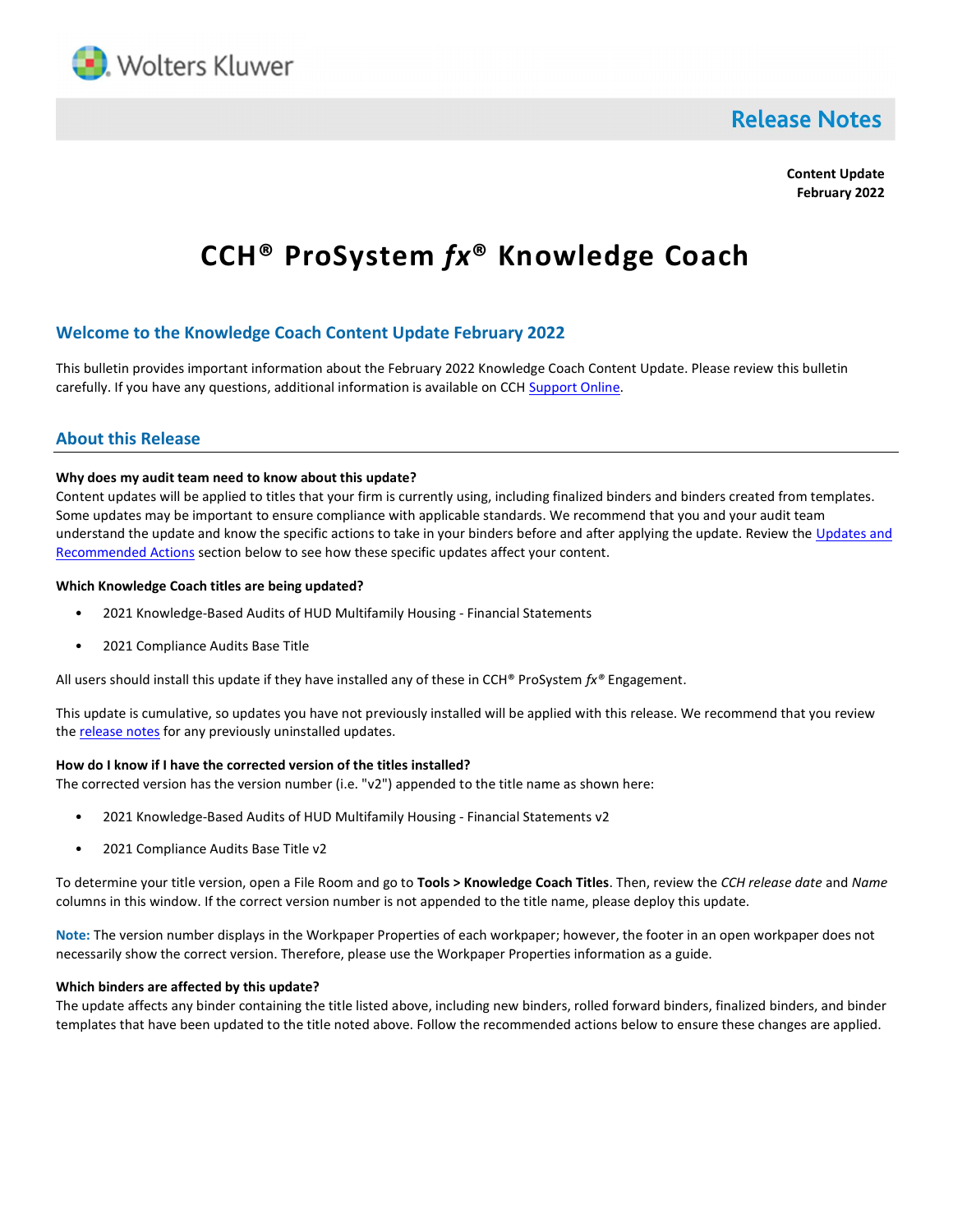#### Do I need to update each user's computer or binder separately?

The update must be installed on each workstation and server, but you do not need to update each computer separately. Wolters Kluwer provides a silent install version of the update that can be scripted to deploy to multiple computers at one time. Talk to your IT staff about which method is best for your firm.

# Updates and Recommended Actions for the Knowledge Coach Content Update February 2022

Update 1: "Execute Method" error message no longer occurs when AUD-80X Series or KBA-40X Series workpapers are in the binder.

| Workpaper(s)               | AUD-80X Series workpapers                                                                                                                                                                                                     |
|----------------------------|-------------------------------------------------------------------------------------------------------------------------------------------------------------------------------------------------------------------------------|
|                            | KBA-40X Series workpapers                                                                                                                                                                                                     |
|                            | KBA-301 Materiality, Performance Materiality, and Thresholds                                                                                                                                                                  |
| <b>Issue</b>               | A message stating "EXECUTE METHOD: Method<br>'Pfx.KnowledgeCoach.Extension.Extension.RefreshMaterailitySummary' not found" was showing<br>incorrectly when affected workpapers are in the binder. This has been resolved.     |
| <b>Recommended actions</b> | Close Engagement, and then apply the Knowledge Coach Content update or confirm with your IT staff<br>that it has been applied.<br>For binders containing the workpaper affected by this issue, no further action is required. |

#### Update 2: KBA-503S Basis for Assessment of Inherent Risk of Noncompliance now properly saves data.

| <b>Title affected</b>      | 2021 Knowledge-Based Single Audits                                                                                                                                                                                                                                                      |
|----------------------------|-----------------------------------------------------------------------------------------------------------------------------------------------------------------------------------------------------------------------------------------------------------------------------------------|
| Workpaper                  | KBA-503S Basis for Assessment of Inherent Risk of Noncompliance                                                                                                                                                                                                                         |
| <b>Issue</b>               | Data was not saving properly for any copies of KBA-503S in binders if the binder had been rolled forward<br>or updated at any point from the 2019 Single Audits title. This issue did not affect workpapers that were<br>inserted or updated after 2020. This issue has now been fixed. |
| <b>Recommended actions</b> | Close Engagement, and then apply the Knowledge Coach Content update or confirm with your IT staff<br>that it has been applied.<br>For binders containing the workpaper affected by this issue, no further actions are required.                                                         |

# Past Updates Included in this Release

If you have not installed the following updates, they will be installed with this release. Review the linked release notes below for information about these previous updates.

- January 2022 Update
	- November 2021 Update
- September 2021 Update
- August 2021 Update
- June 2021 Update
- May 2021 Update
- April 2021 Update
- March 2021 Update
- February 2021 Update
- January 2021 Update
- October 2020 Update
- July 2020 Update